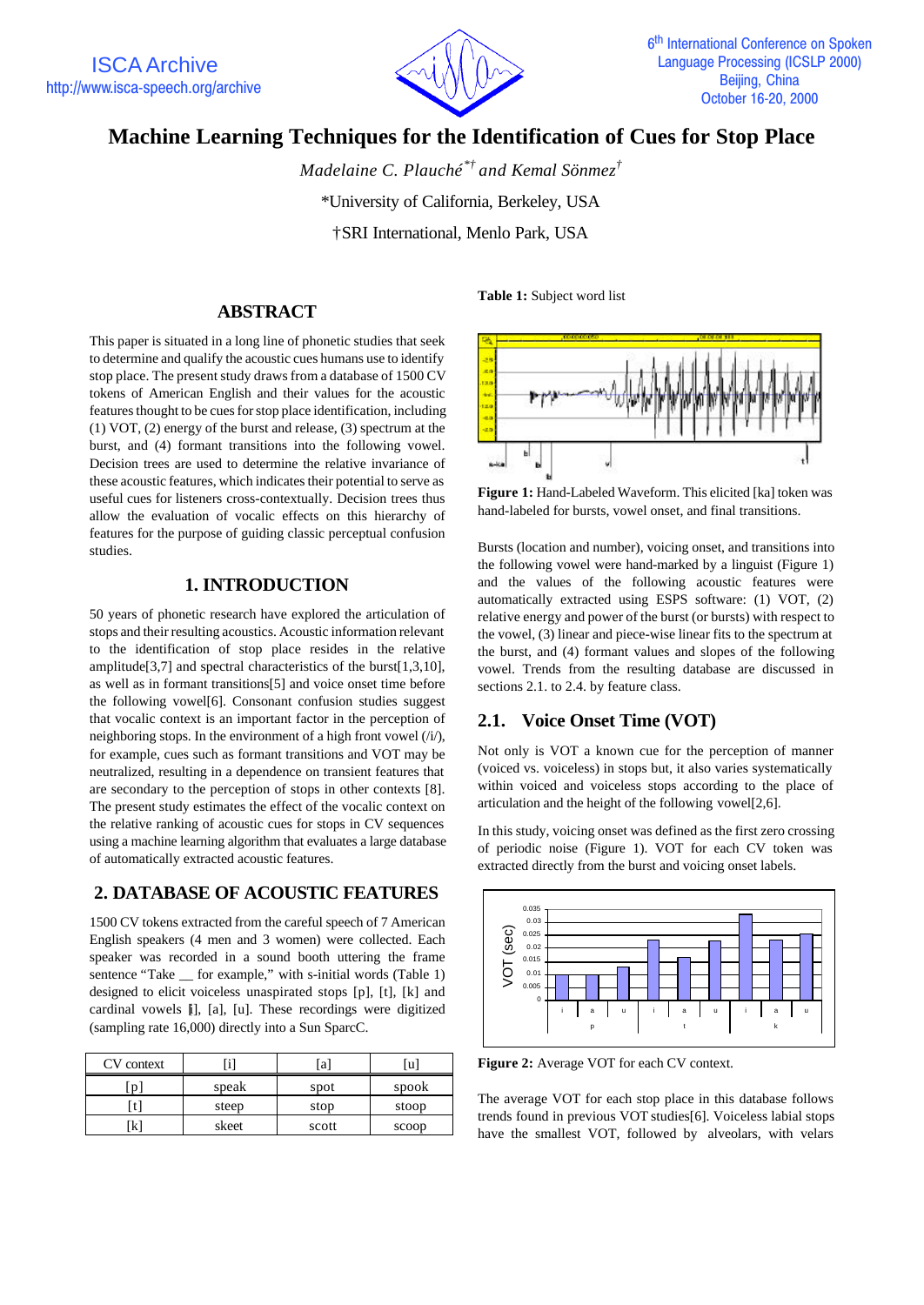exhibiting the largest VOT. Stops of all places of articulation show higher VOTs on average preceding the high vowels [i] and [u], as the close oral constriction of high vowel offers greater impedance to the air escaping from the mouth, thus slowing the drop in oral pressure necessary for voicing [2]. VOT is predicted to be useful in a decision tree task of stop identification, both cross-vocalically and within a particular vowel context.

## **2.2. Energy of the Burst and Release**

The amplitude of the burst and release, in particular, the amplitude of high frequencies, has been observed to cue listeners to place of articulation for voiceless stops. Ohde *et al*[7] found that lowering the relative amplitude of the high frequency component of a C[a] burst resulted in more [p] ratings than [t] ratings. Pattern playback studies[3] demonstrated that synthesized CV tokens with high frequency bursts were heard as /t/ across all vowel contexts, whereas bursts at lower frequencies were heard as /k/or /p/ depending on the relative position of the second formant of the vowel.

In order to capture the amplitude of each burst and release in the database, the absolute high frequency energy (above 3K) of the burst and release was normalized with respect to the maximum of the following vowel (Figure 3). As seen in section 2.1., the duration of the burst and release (VOT) varies across stop place, so the relative power (energy per second) of each burst across all frequency regions was also extracted (not shown here).



**Figure 3:** Relative High-Frequency Energy of Burst.

Labial stop bursts show the greatest contextual variation of relative high frequency energy. Labial stops preceding [a] have the smallest high frequency component at the burst. Preceding high vowels, however, the relative energy of the bursts are equivalent to those of voiceless velar stops, presumably due to the turbulence generated by the close constrictions of [i] and [u]. Alveolar stop bursts show the greatest relative high-frequency energy and power of all three places of articulation.

Another prominent feature of stop bursts, that may or may not be used by speakers to identify stop place, is the occasional presence of multiple bursts of voiceless velar stops, a result of the large area of the velar constriction and its relatively slow release[10]. The number of bursts per CV token was directly encoded in the database. However, the categorical aspect of multiple bursts is not necessarily a cue used by listeners to detect velarity. Indeed, given that multiple bursts are rare in spontaneous speech [9], it is more likely that listeners rely

instead on the gross cues, energy and power, which capture the amount of energy generated by the release of a stop regardless of the actual number of bursts.

## **2.3. Spectrum at the Burst**

The articulation of a voiceless stop and its release generate distinctive spectral characteristics at the burst that are somewhat invariant cross-contextually. Stop burst spectra for labials, alveolars, and velars have been described as "diffuse-rising" (majority of energy in the low frequency region), "diffusefalling" (majority of energy in the high frequency region), and "compact" (peak of energy in the mid frequency region), respectively[1,10].



**Figure 4:** Burst Spectrum and Fitted Lines.

The spectrum of each CV burst (after pre-emphasis at 0.9), was fit to a linear (FIT 0) and a piecewise linear fit (FIT 1). Derived features include the slopes and y-intercepts of the linear and piecewise linear fits, the mean squared error of the fits, and the location in the frequency range of the node for the piecewise linear fits (see Figure 4 for feature extraction and Table 2 for database results).

Slopes and y-intercept values were highly variable across individual tokens, and so are expected to be useful to decision tree classification of stops only when combined with other spectral features.

| <b>Stop</b> | Error Fit 0 | Node (Hz) | Error Fit 1 |
|-------------|-------------|-----------|-------------|
| n           | 1094        | 2600      | 412         |
|             | 1917        | 3441      | 414         |
| kl          | 2928        | 2583      | 986         |

**Table 2:** Average Values of Spectral Fit Features. Error Fit 0 and Error Fit 1 are the mean squared error of the linear fit and the piecewise linear fit, respectively.

The mid-compact peak of the velar yields high error rates for both linear fits and a mid-frequency node. Both labial and alveolar stops, characteristically described as diffuse-falling and diffuserising, yield lower error rates, but their average nodes indicate the frequency region with the greatest amount of energy at the burst: the low to mid region in the case of labials, and the mid to high region for alveolars. Whereas humans are thought to use burst spectra characteristics for stop place categorization only when more reliable cues such as formant transitions are obscured, the decision tree weighs all features equally. These spectral features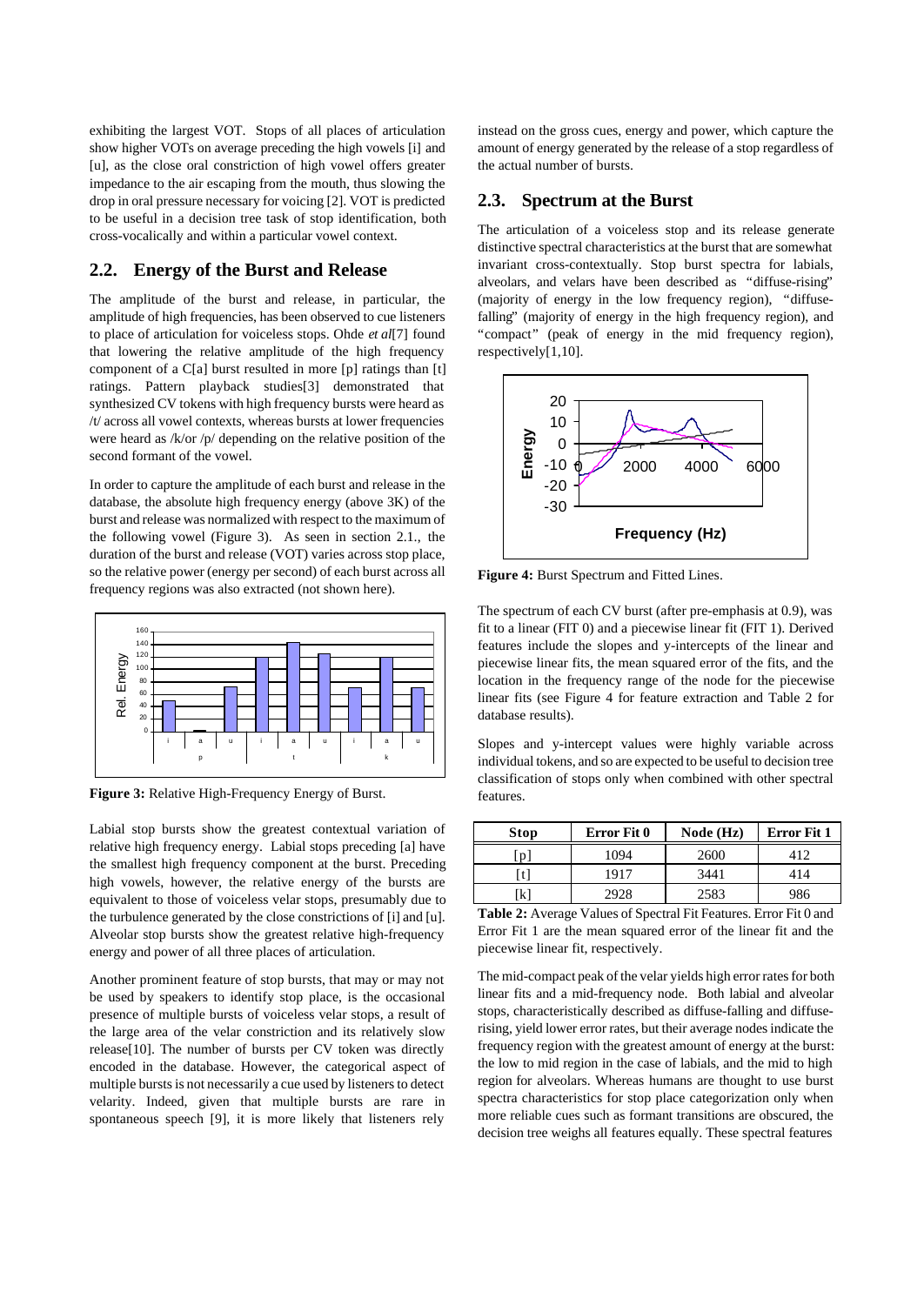should be just as useful for stop place categorization as VOT, for example, due to their invariant properties.

#### **2.4. Formant Transitions**

Formant transitions, in particular F2 transitions, are considered primary cues for listener identification of stop place[3,4]. In conflicting cue tasks, listeners presented with an onset spectrum specifying one place spliced to formant transitions specifying another, rely primarily on the information provided by the formant transitions to determine stop place[5]. The closure of the lips for labial stops causes a lowering of all formants. Alveolars in CV contexts may show a small but rapid fall of formant transitions. During a velar release into a following vowel, the second formant and third formant are often close together, forming the characteristic "velar pinch". Additionally, the transitions from a velar are slower than corresponding labial and alveolar sounds, due to the mass of the articulator involved (i.e. the body of the tongue)[10].

Formant values (F1 through F4) for each CV token were extracted at 10 ms intervals from the onset of voicing of the vowel to 50 ms into the vowel using the ESPS formant tracker (Table 3). The formant tracker estimates speech formant trajectories by 10 ms frames, causing some errors at the onset of the voicing.

|                |                                              | a | u                           |  | a | u |  | А | u   |
|----------------|----------------------------------------------|---|-----------------------------|--|---|---|--|---|-----|
| F1             | 287                                          |   | 555 312 289 543 301 256 524 |  |   |   |  |   | 289 |
| F <sub>2</sub> | 2151 1065 1360 2271 1593 2033 2406 1629 1779 |   |                             |  |   |   |  |   |     |
| F3             | 2760 2449 2563 2847 2685 2837 3112 2550 2732 |   |                             |  |   |   |  |   |     |

**Table 3:** Average Values for F1, F2, and F3 10 ms after voicing onset.

Though formant transitions have proven to be important cues for the detection of stop place by humans, problems with the formant tracker at the crucial region of voicing onset are expected to weaken the effects of this cue for classification by the decision tree.

## **3. DECISION TREE CLASSIFICATION**

Classification over a set of stops is performed by feeding feature values from the database into a CART-style decision tree algorithm that repeatedly selects a single feature, which, according to an information-theoretic criterion (entropy), has the highest predictive value for detecting the correct stop place. For each classification task, the data was divided into a test and train set (roughly ¼ and ¼ of total data), with cross-validation set to 2, to eliminate overfitting on the relatively small set of data.

Section 3.1 contains the results of a decision tree classification of stops [p], [t], and [k]. The following sections (3.2. to 3.4) demonstrate shifts in relative ranking and accuracy of the extracted acoustic features for stop classifications depending on vocalic context.

## **3.1. Decision Trees for Stops [p], [t], and [k]**



**Figure 5:** Decision Tree for [p], [t], [k] across all vowel contexts. Counts in each node are presented in the following order: p, t, k.

Figure 7 shows the classification of consonants [p], [t], and [k] for all three vocalic contexts. The overall classification accuracy for this tree is 84.3%.

As expected, VOT plays a major role in classifying stop place across vocalic contexts. Stops with short VOT's are successfully identified as [p]s, which are further separated from alveolars by the relatively high frequency energy feature. The error of the piecewise linear fit (ERR\_FIT1) separates velars from other stops as predicted (Table 2). A low value for F2 onset picks out labials from other stops. Stops with multiple bursts (greater than 1.5) are identified as velars (and some alveolars). The slope of the linear fit to the spectrum grossly classifies alveolars (diffuserising) from velars.

#### **3.2. Decision Trees for [a] Context**



**Figure 6:** Decision Tree for [pa], [ta], [ka]. Counts are presented in the following order: pa, ta, ka. F2\_10ms is the value of the F2 10 ms after the voicing onset of [a].

C[a] environments are thought to contain the most information about stop place, as stops in this context consistently show the lowest rates of confusion[8]. With only two features, F2 onset and error of the piecewise linear fit (ERR\_FIT1), the decision tree classifies [pa], [ta], and [ka] with 88.3% accuracy (compare with 84% in 3.1.). Note that within this vowel context, despite problems with the ESPS formant tracker at voicing onset, F2 onset is the primary feature. This parallels its function as a primary cue in human perceptual studies[5].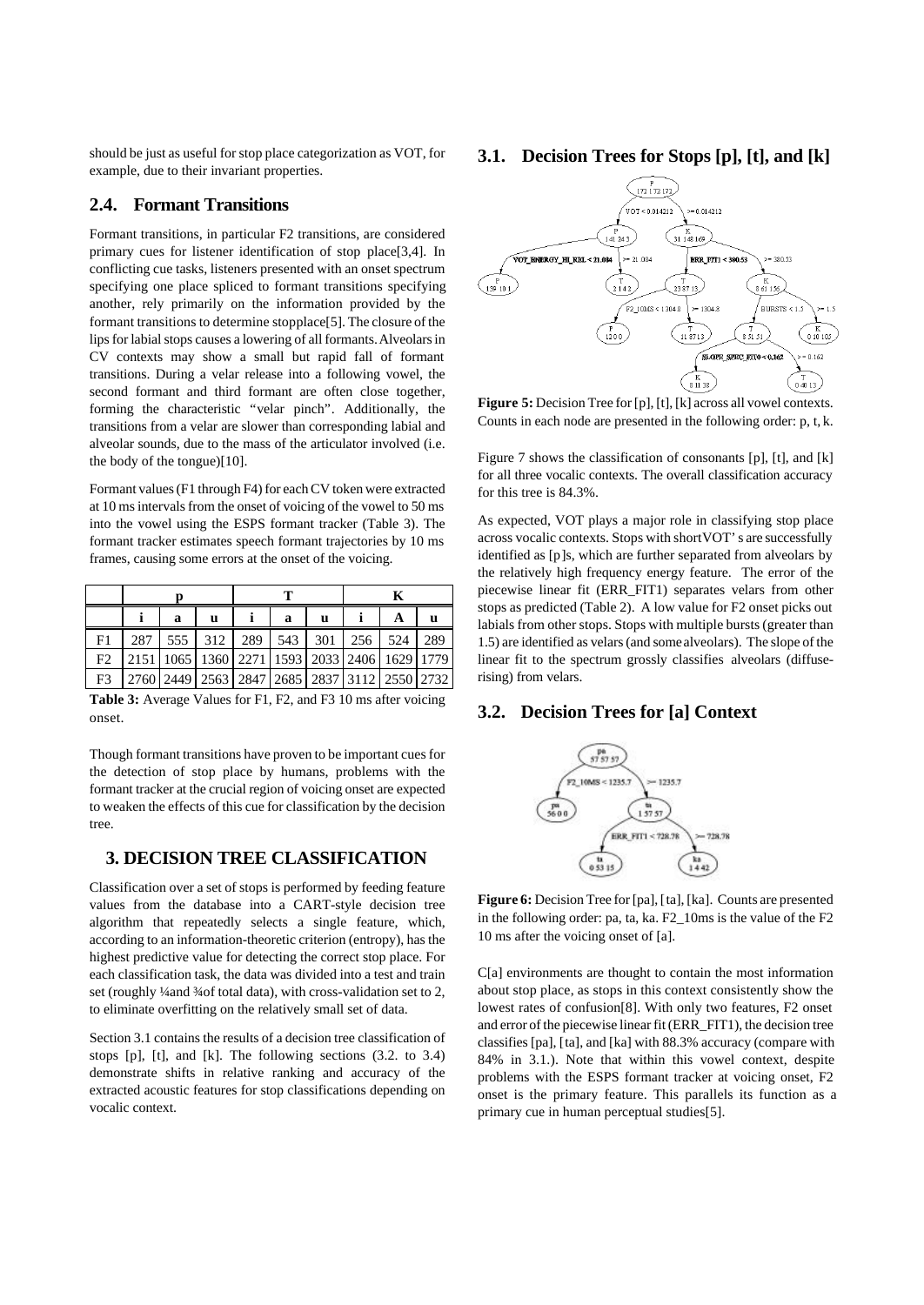#### **3.3. Decision Trees for [i] Context**



**Figure 7:** Decision Tree for [pi], [ti], [ki]. Counts are presented in the following order: ti, ki, pi.

As previously mentioned, the high front vowel [i] yields the highest confusion rates for listener-identification tasks, presumably due to the neutralization of primary cues such as formant transitions and the consequent reliance on transient features, such as spectral characteristics of the burst[8]. The decision tree classification of stops in this environment has the lowest accuracy rate for all contexts (83%). Much like the cross-vocalic case (section 3.1.), VOT is the most prominent feature, separating labial stops from alveolars and velars. The error of the linear fit to the burst spectrum is used to further separate the velars and alveolars. Formant features are not employed by the decision tree in this context.

## **3.4. Decision Trees for [u] Context**



**Figure 8:** Decision Tree for [pu], [tu], [ku]. Counts are presented in the following order: ku, pu, tu.

The classification of stops in the [u] environment yields an accuracy rating in the same range as [a] (87.7%). As in the [a] context, the onset of F2 is a primary feature for distinguishing labials from other stops. Stops with high F2 onsets and high relative power of the burst and release are correctly classified as alveolar. Spectral errors further break down velars from other stops as predicted (Table 2).

Within the [u] context, as in the [a] context, F2 onset is the primary feature for tree classification, a result that mirrors proposed ranking of cues in human perceptual studies[5].

#### **4. CONCLUSION**

Although a direct comparison between tree and human discrimination can not be drawn, decision trees are an intuitive way to investigate what features are present in the signal and thus available to listeners in different contexts. The results presented above support an opportunistic model of perception, one in which listeners are thought to use whatever cues are available to them at the time. Further perceptual studies on the perceptual cues of human identification of stop place can rely on machine classification, such as decision trees, as an initial guide to areas of ambiguity in the acoustic signal responsible for human confusion errors. Additionally, relating statistical machine learning principles to existing phonetic research of inherently ambiguous speech signals can serve to improve aspects of front-end models of speech recognition.

#### **Acknowledgments**

This work was funded by the NSF Grant 9817243 and by the NSF-STIMULATE Grant IRI-9619921. The views herein are those of the authors and do not necessarily reflect those of the funding agencies.

## **5. REFERENCES**

- 1. Blumstein, S., and Stevens, K., "Acoustic invariance in speech production: Evidence from measurements of the spectral characteristics of stop consonants," *JASA*, Vol. 66(4): 1001-1017, 1979.
- 2. Chang, S. S. "Vowel dependent VOT variation," *Proc. of ICSLP 99*, San Francisco, 1999.
- 3. Cooper, F. S., Delattre, P. C., Liberman, A. M., Borst, J. M., and Gerstman, L. J. "Some experiments on the perception of synthetic speech sounds," *JASA*, Vol. 24 (6): 597-606, 1952.
- 4. Delattre, P. C., Liberman, A. M., and Cooper, F. S. "Acoustic loci and transitional cues for consonants," *JASA*, Vol. 27(4): 769-773, 1955.
- 5. Dorman, M. F. and Loizou, P. C. "Relative spectral change and formant transitions as cues to labial and alveolar place of articulation," *JASA* 100(6): 3825-3830, 1996.
- 6. Klatt, D. H. "Voice onset time, frication, and aspiration in word-initial consonant clusters," Journal of Speech and Hearing Research, 18:686-706, 1975.
- 7. Ohde, R. N. and Stevens, K. N. "Effect of burst amplitude on the perception of stop consonant place," *JASA*, Vol. 74(3): 706-714, 1983.
- 8. Plauché, M. C., Delogu, C., and Ohala, J. "Asymmetries in Consonant Confusion," *Proc. Of Eurospeech 97*, Rhodes, Vol. 4: 2187-2190, 1997.
- 9. Sönmez, K., Plauché, M. C., Shriberg, E. E., and Franco, H. "Consonant discrimination in elicited and spontaneous speech: A case for signal-adaptive front ends in ASR", *Proc. of ICSLP*, Beijing, To appear.